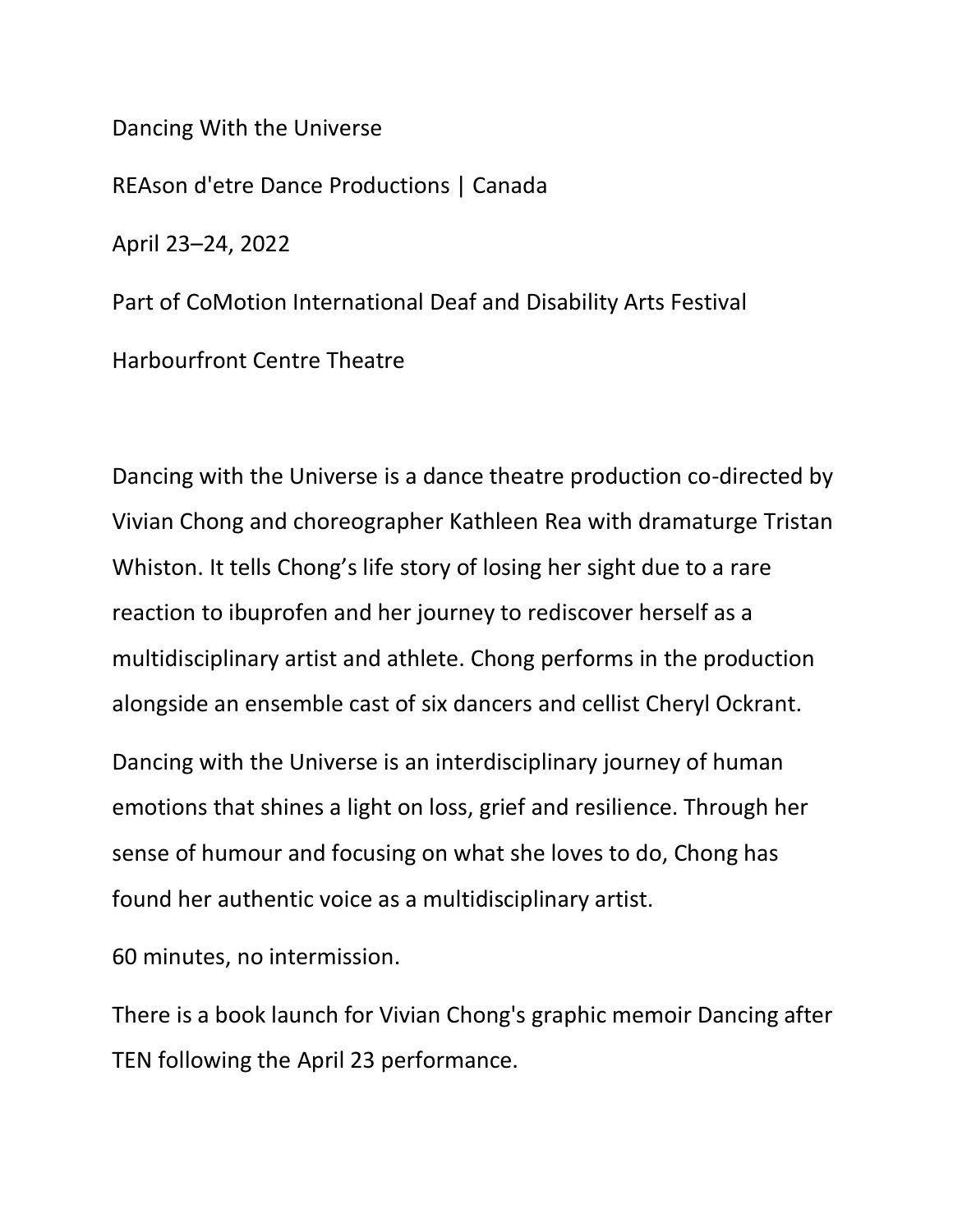"Disability is political. Disability is community. Disability is identity. Disability is an experience of living in a world with a 'one size fits one' design. An international artistic and cultural movement is growing, and Deaf and disabled artists are shouting 'We exist!'" — Alex Bulmer, CoMotion Curator

Special thanks to Anthony Bergamin, Chris Williams, Rachel Marks, Shay Erlich, Becky Gold, Sean Lee, Eliza Chandler, Syrus Marcus Ware, Véronique Leduc, Kyle Rawn and Colin McCarthy.

Thank you to our supporters: Site Partners - the Government of Canada, the City of Toronto. Programming Partners – the Government of Canada, the Government of Ontario, the Ontario Arts Council, Canada Council for the Arts, the City of Toronto, Ontario Cultural Attractions Fund. Corporate Site Partner – Labatt.

Biographies:

Vivian Chong – Original music, original songs, story, script, dancer, actor and musician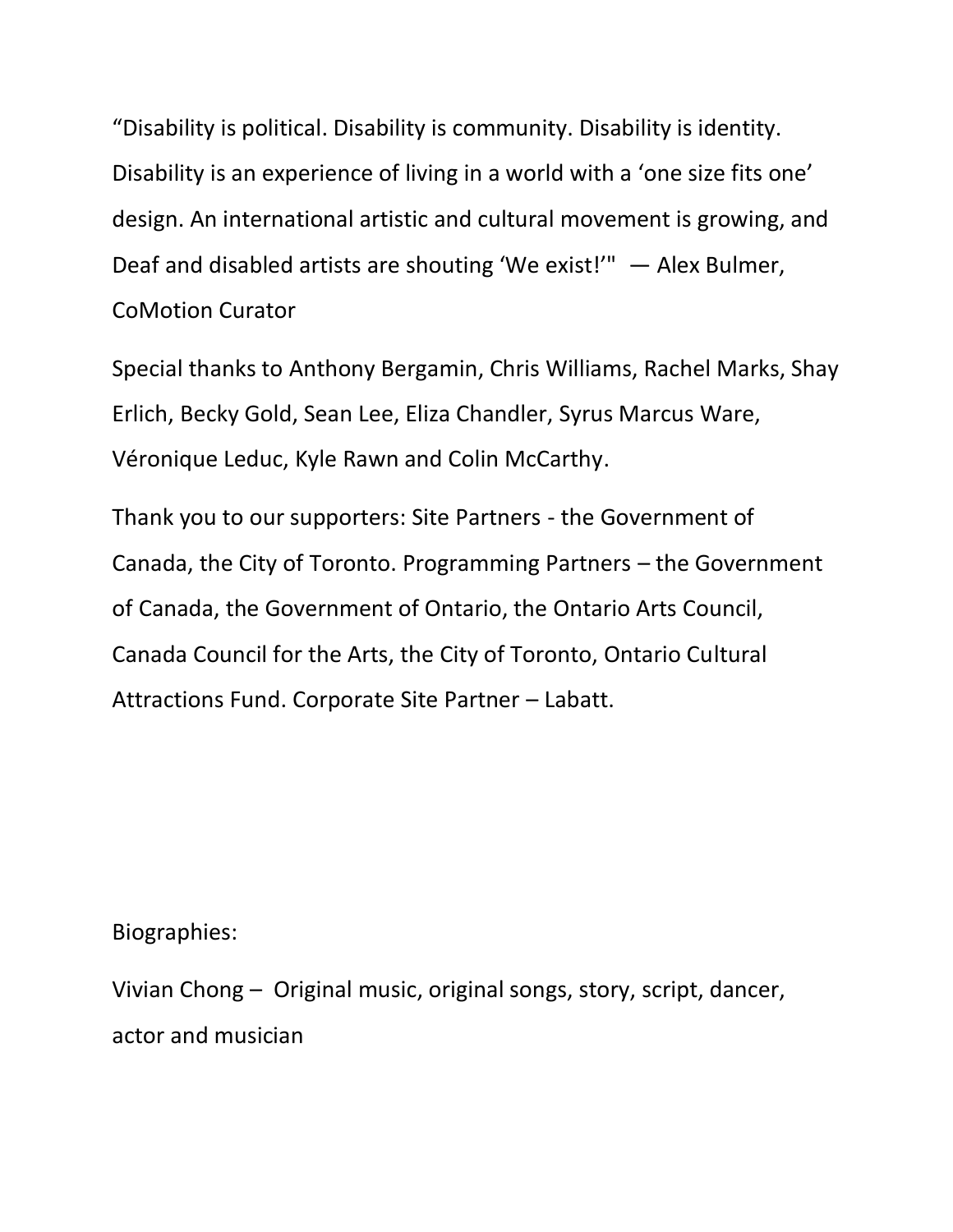Vivian Chong's first love is drawing. Ever since she could hold a pencil, she drew night and day. After graduating from the University of Toronto and Humber College, Chong worked as a graphic designer, video editor and 3-D animator. After a medical accident left her without sight and damaged her eardrums, she experienced a creative rebirth. She became a medal-winning triathlete, an access-focused yoga instructor, motivational speaker, potter, musician, dancer and performer. Chong was named The Female Athlete of the Year by Achilles Canada and trains regularly as a triathlete with her guide promoting accessible ways of racing in the triathlete community. In 2016, she created and performed a one-woman show, The Sunglasses Monologue, which toured in Canada and was part of the Next Stage Theatre Festival in January 2022. Chong's graphic memoir Dancing After TEN was short-listed for The Toronto Book Awards in 2020. She is also featured in two documentaries, A Whole New Light and Ripples by Accessible Media Incorporated and appears in the children's book Claire Wants a Boxing Name with her guide dog, Catcher. Chong and Catcher often hike together and trek the entire 275 kilometers of the Oak Ridges Trail through rain and shine.

Kathleen Rea – Co-director, choreography, staging, video editing, costume design and pill puppet concept.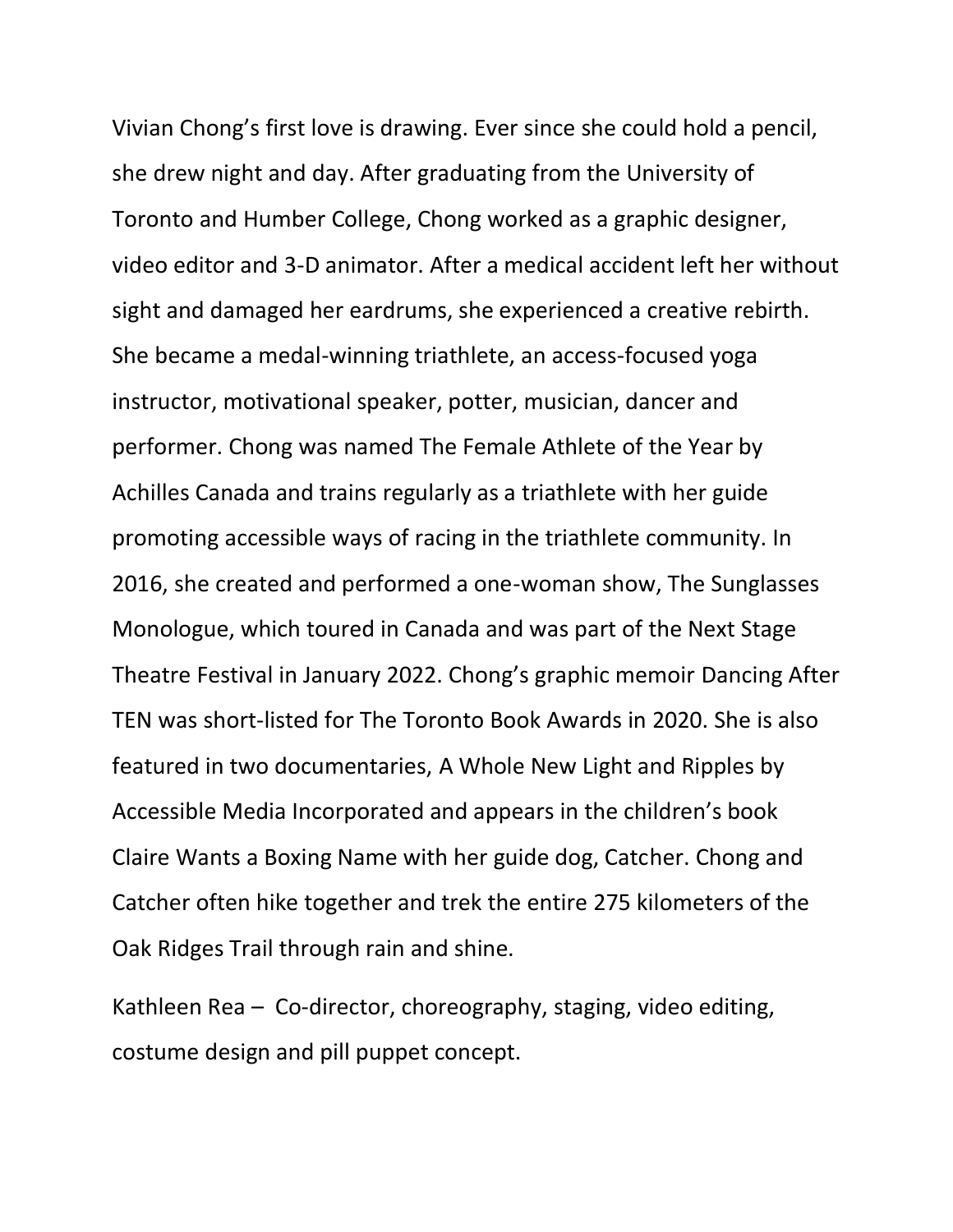Kathleen Rea danced with Canada's Ballet Jörgen, National Ballet of Canada and Tiroler Landestheater (Austria). Rea fell in love with Contact Improvisation (CI) 21 years ago and has been involved in the CI community ever since. She has choreographed over 40 dance works and has five nominations for DORA awards. Rea has a learning disability that has meant that writing takes four to eight times longer for her than for the average person. It is one of life's great surprises and mysteries for her that despite this struggle, she developed a love of writing and is a published author of The Healing Dance and a blog and academic writing. With a Master in Expressive Arts, she has a passion for functional movement and is a teacher of the Axis Syllabus. Rea has been on the George Brown Dance program faculty for the past twenty years and is also the Director of REAson d'etre dance productions. This not-for-profit contact improvisation-based dance company produces weekly dance jams in Toronto. Being on the autism spectrum, she also identifies as neuro-atypical and works to educate the world about neurodiversity.

Production Credits: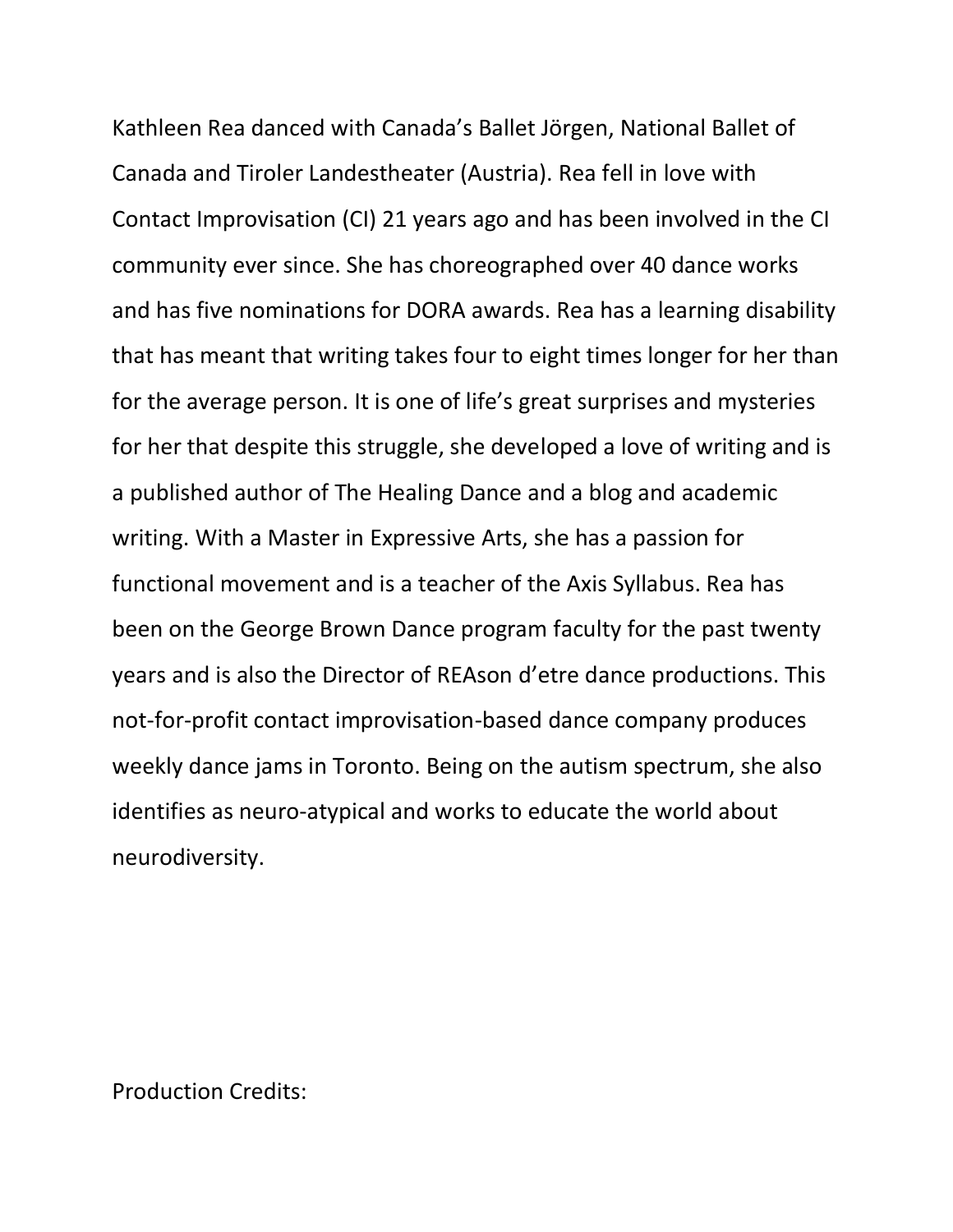Lead Artist, Original Music: Vivian Chong

Co-Direction: Vivian Chong, Kathleen Rea

Choreography, Staging, Video Editing, Costume Design: Kathleen Rea

Ensemble Dancers, Co-Creators: Sofia Castillo Ardines, Brayden Cairns, Sid Ryan Eilers, Nickeshia Garrick, Karen Kaeja, Ryan Kostynikl, Suzanne Liska, Rudi Äneas Natterer, Zita Nyarady

Original Music: Cheryl Ockrant, Rudi Äneas Natterer

Dramaturg: Tristan R. Whiston

Ensemble, Choreography Assistant: Elise Tigges

Swing Consultant, Co-Choreographer: Jonathon Neville

Lighting Designer, Stage Manager: Adrien Whan

Pill Puppet Construction: Ann Powell, David Powell, Puppetmongers Theatre

ASL Interpreter Coordinator: Gaitrie Persaud, Phoenix The Fire

ASL Interpreters: Amanda Hydes, Timothy Keslick

Audio Description Production: Superior Description Services

Audio Describer: Rebecca Singh

AD Dramaturg: Letizia Binda-Partensky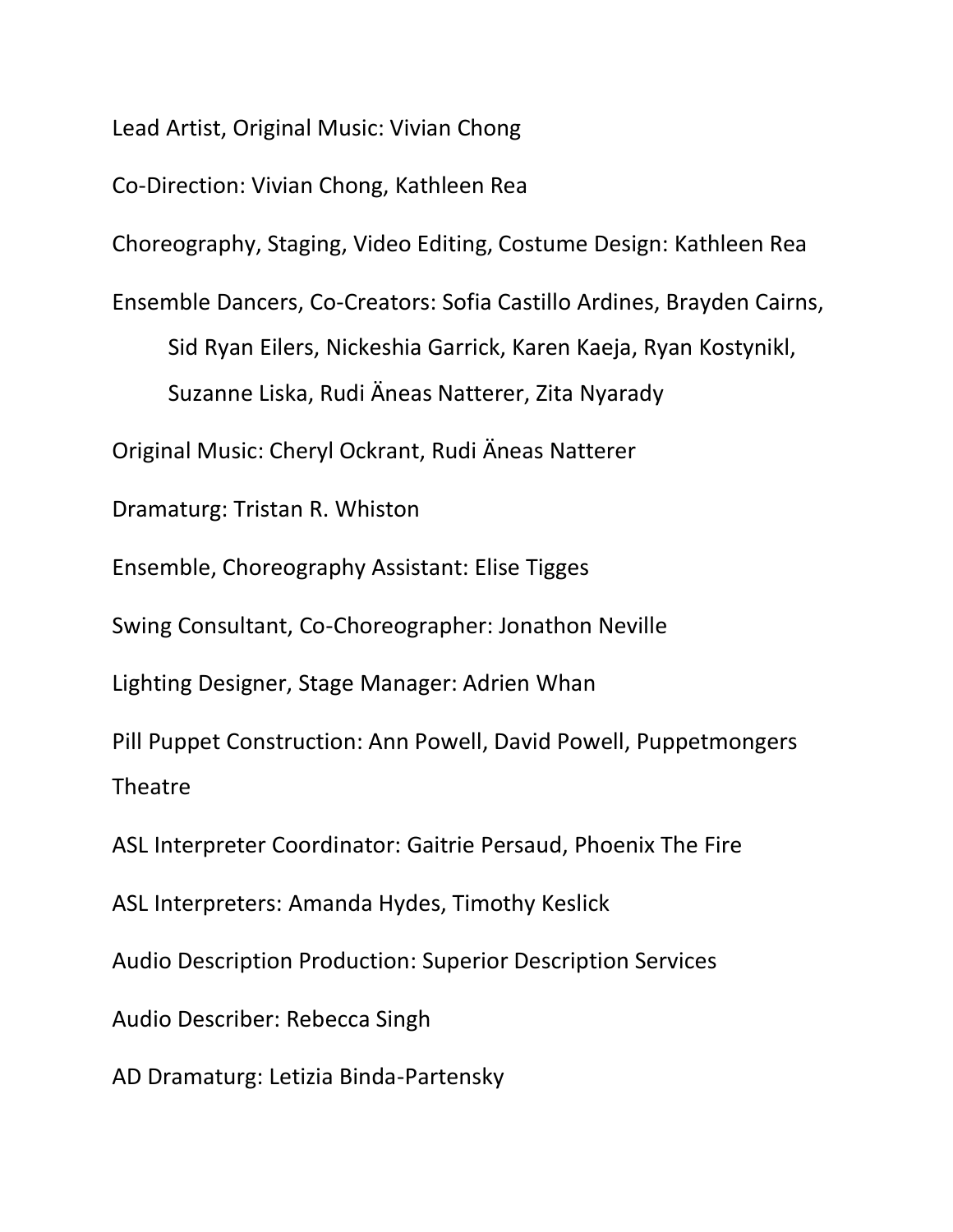AD Quality Assurance: Ramya Amuthan

AD Audio Engineer: Dev Ramsawakh

Harbourfront Centre Staff:

Chief Executive Officer: Marah Braye

Chief Programming Officer: Iris Nemani

CPO Executive Assistant: Chris Scholey

Cultural Engagement

Manager, Interim: Diana Webley

Associate Producer: Pam Briz

Assistant Producers: Andrea Castaneda, Melanie Dubois

Company Manager: Rosie Driscoll

Accessibility Coordinator: Katherine Hale

Production

Director: Jamie Rodriguez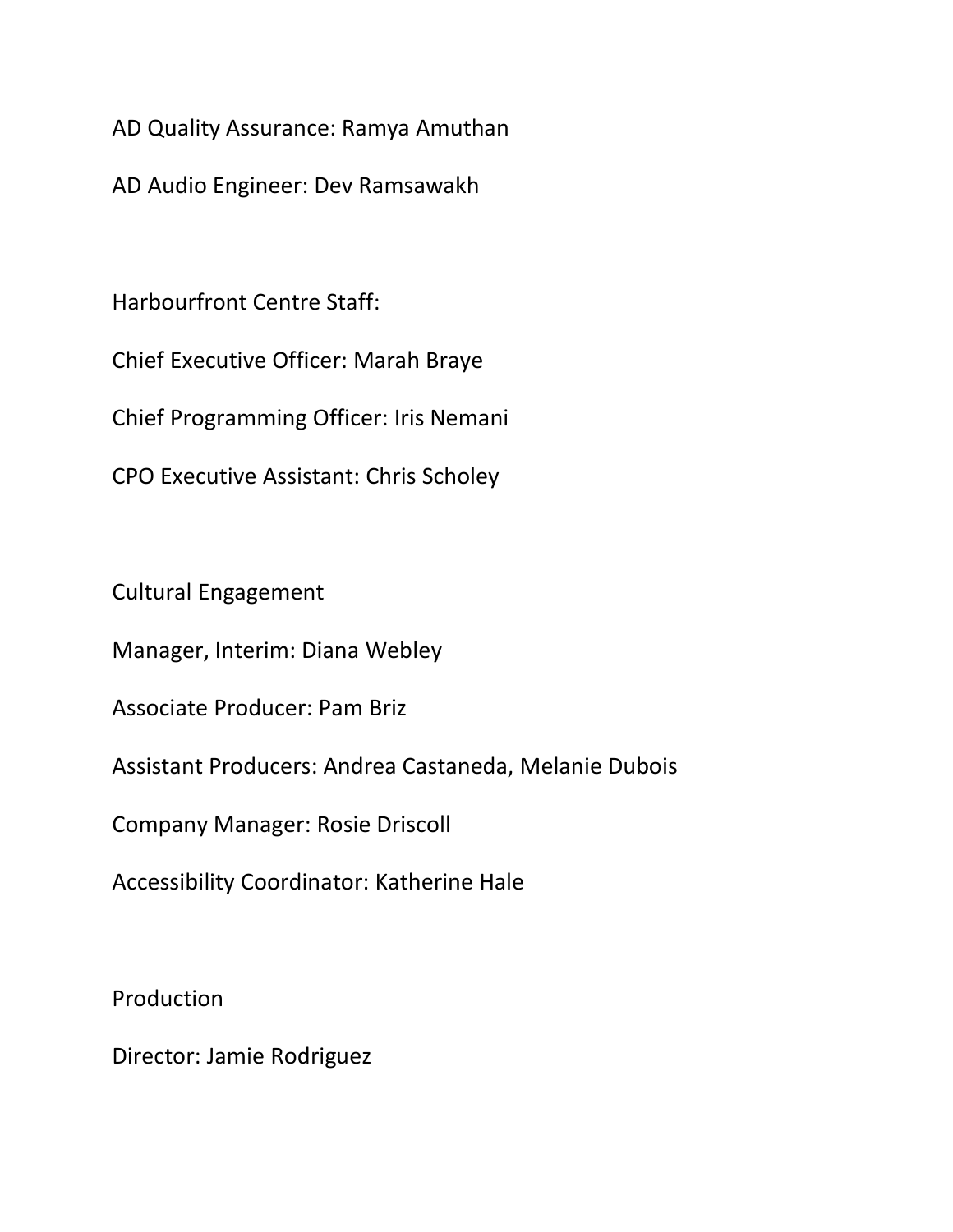Senior Manager: Andrea Strachan

Production Manager: Sterling Bogie

Production Manager, Theatres: LJ Savage

Front of House

Manager: Christopher Hackett

Assistant Manager: Ian McNulty

Manager, Hospitality: Norm Maschke

Hospitality Supervisor: Michelle Grimaldi

Front of House Supervisor: Stephanie Dotto

Fleck Dance Theatre

Head Electrician: Allan Day

Stage Carpenter: Jackson Sayliss

Audio Engineer: Phil Clemo

Flyperson: Rob Martin

Stage Technicians at the Harbourfront Centre Theatre and Fleck Dance Theatre are represented by Local 58 of the International Alliance of